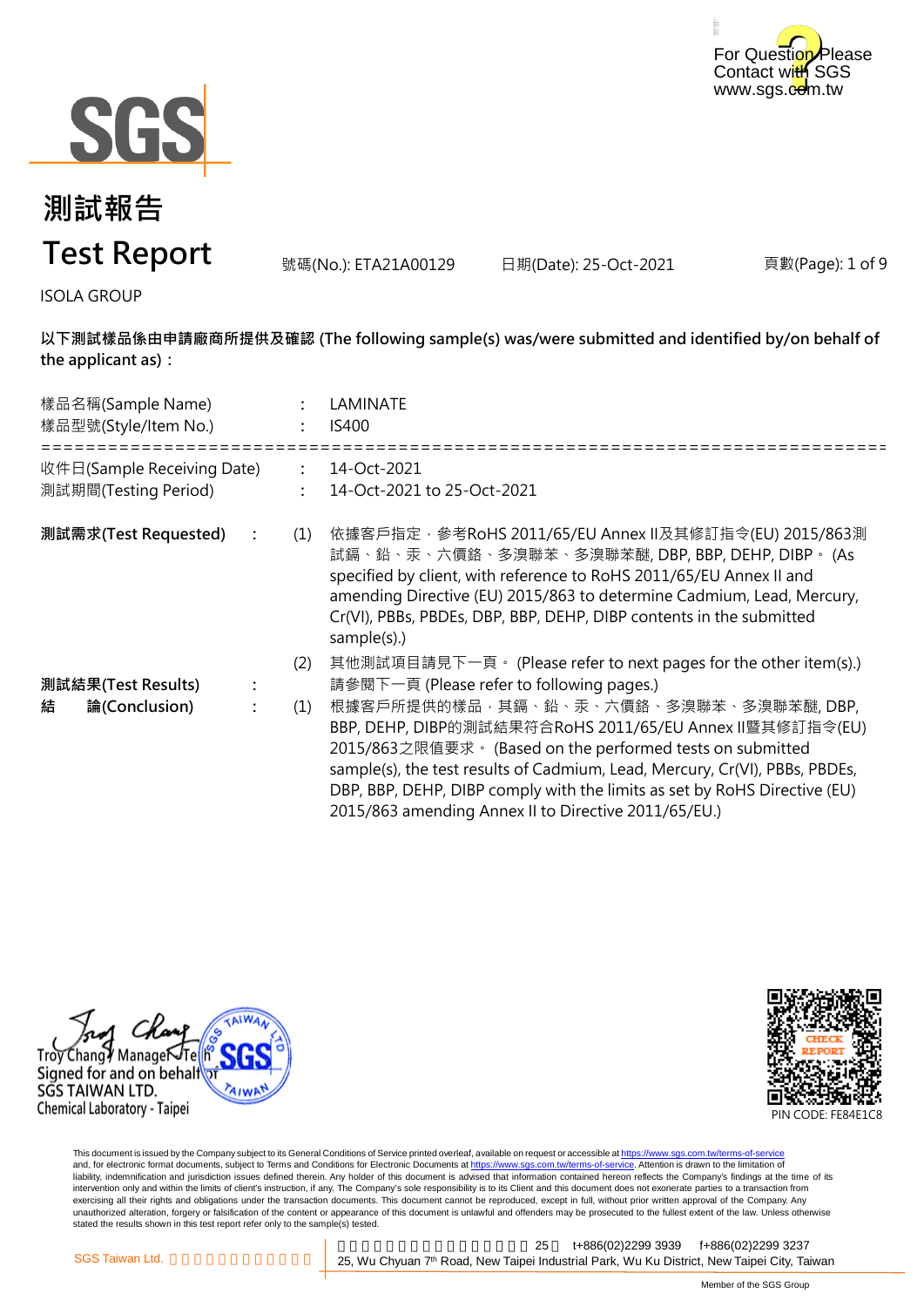

# **測試報告**

**Test Report**

號碼(No.): ETA21A00129 日期(Date): 25-Oct-2021 頁數(Page): 2 of 9

ISOLA GROUP

#### **測試部位敘述 (Test Part Description)**

No.1 **:** 銅色片狀 (COPPER COLORED SHEET)

#### **測試結果 (Test Results)**

| 測試項目                                    | 測試方法                                                                                                                 | 單位     | <b>MDL</b>     | 結果       | 限值           |
|-----------------------------------------|----------------------------------------------------------------------------------------------------------------------|--------|----------------|----------|--------------|
| (Test Items)                            | (Method)                                                                                                             | (Unit) |                | (Result) | (Limit)      |
|                                         |                                                                                                                      |        |                | No.1     |              |
| i (Cd) (Cadmium (Cd)) (CAS No.: 7440-   | 參考IEC 62321-5: 2013, 以感應耦合電漿                                                                                         | mg/kg  | $\overline{2}$ | n.d.     | 100          |
| $43-9$                                  | 發射光譜儀分析。(With reference to IEC                                                                                       |        |                |          |              |
| 鉛 (Pb) (Lead (Pb)) (CAS No.: 7439-92-1) | 62321-5: 2013, analysis was performed                                                                                | mg/kg  | $\overline{2}$ | 5.25     | 1000         |
|                                         | by ICP-OES.)                                                                                                         |        |                |          |              |
| 汞 (Hg) (Mercury (Hg)) (CAS No.: 7439-   | 參考IEC 62321-4: 2013+ AMD1: 2017,                                                                                     | mg/kg  | $\overline{2}$ | n.d.     | 1000         |
| $97-6$                                  | 以感應耦合電漿發射光譜儀分析。(With                                                                                                 |        |                |          |              |
|                                         | reference to IEC 62321-4: 2013+ AMD1:                                                                                |        |                |          |              |
|                                         | 2017, analysis was performed by ICP-<br>OES.)                                                                        |        |                |          |              |
| 六價鉻 (Hexavalent Chromium) Cr(VI)        | 參考IEC 62321-5: 2013, IEC 62321-7-2:                                                                                  |        | 8              | n.d.     | 1000         |
| (CAS No.: 18540-29-9) ( $\bullet$ )     | 2017, 以感應耦合電漿發射光譜儀、紫外                                                                                                | mg/kg  |                |          |              |
|                                         | 光-可見光分光光度計分析。(With                                                                                                   |        |                |          |              |
|                                         | reference to IEC 62321-5: 2013, IEC                                                                                  |        |                |          |              |
|                                         | 62321-7-2: 2017, analysis was                                                                                        |        |                |          |              |
|                                         | performed by ICP-OES, UV-VIS.)                                                                                       |        |                |          |              |
| 澳聯苯 (Monobromobiphenyl)                 |                                                                                                                      | mg/kg  | 5              | n.d.     |              |
| [溴聯苯 (Dibromobiphenyl)                  |                                                                                                                      | mg/kg  | 5              | n.d.     |              |
| 三溴聯苯 (Tribromobiphenyl)                 | 參考IEC 62321-6: 2015, 以氣相層析儀/質<br>譜儀分析。(With reference to IEC 62321-<br>6: 2015, analysis was performed by<br>GC/MS.) | mg/kg  | 5              | n.d.     | ÷.           |
| 四溴聯苯 (Tetrabromobiphenyl)               |                                                                                                                      | mg/kg  | 5              | n.d.     |              |
| 五溴聯苯 (Pentabromobiphenyl)               |                                                                                                                      | mg/kg  | $\overline{5}$ | n.d.     | $\equiv$     |
| 六溴聯苯 (Hexabromobiphenyl)                |                                                                                                                      | mg/kg  | 5              | n.d.     |              |
| 七溴聯苯 (Heptabromobiphenyl)               |                                                                                                                      | mg/kg  | 5              | n.d.     | $\mathbf{r}$ |
| 八溴聯苯 (Octabromobiphenyl)                |                                                                                                                      | mg/kg  | 5              | n.d.     |              |
| 九溴聯苯 (Nonabromobiphenyl)                |                                                                                                                      | mg/kg  | 5              | n.d.     | ÷.           |
| 十溴聯苯 (Decabromobiphenyl)                |                                                                                                                      | mg/kg  | 5              | n.d.     |              |
| 多溴聯苯總和 (Sum of PBBs)                    |                                                                                                                      | mg/kg  | $\overline{a}$ | n.d.     | 1000         |

This document is issued by the Company subject to its General Conditions of Service printed overleaf, available on request or accessible at <u>https://www.sgs.com.tw/terms-of-service</u><br>and, for electronic format documents, su liability, indemnification and jurisdiction issues defined therein. Any holder of this document is advised that information contained hereon reflects the Company's findings at the time of its liability, indemnification and intervention only and within the limits of client's instruction, if any. The Company's sole responsibility is to its Client and this document does not exonerate parties to a transaction from exercising all their rights and obligations under the transaction documents. This document cannot be reproduced, except in full, without prior written approval of the Company. Any<br>unauthorized alteration, forgery or falsif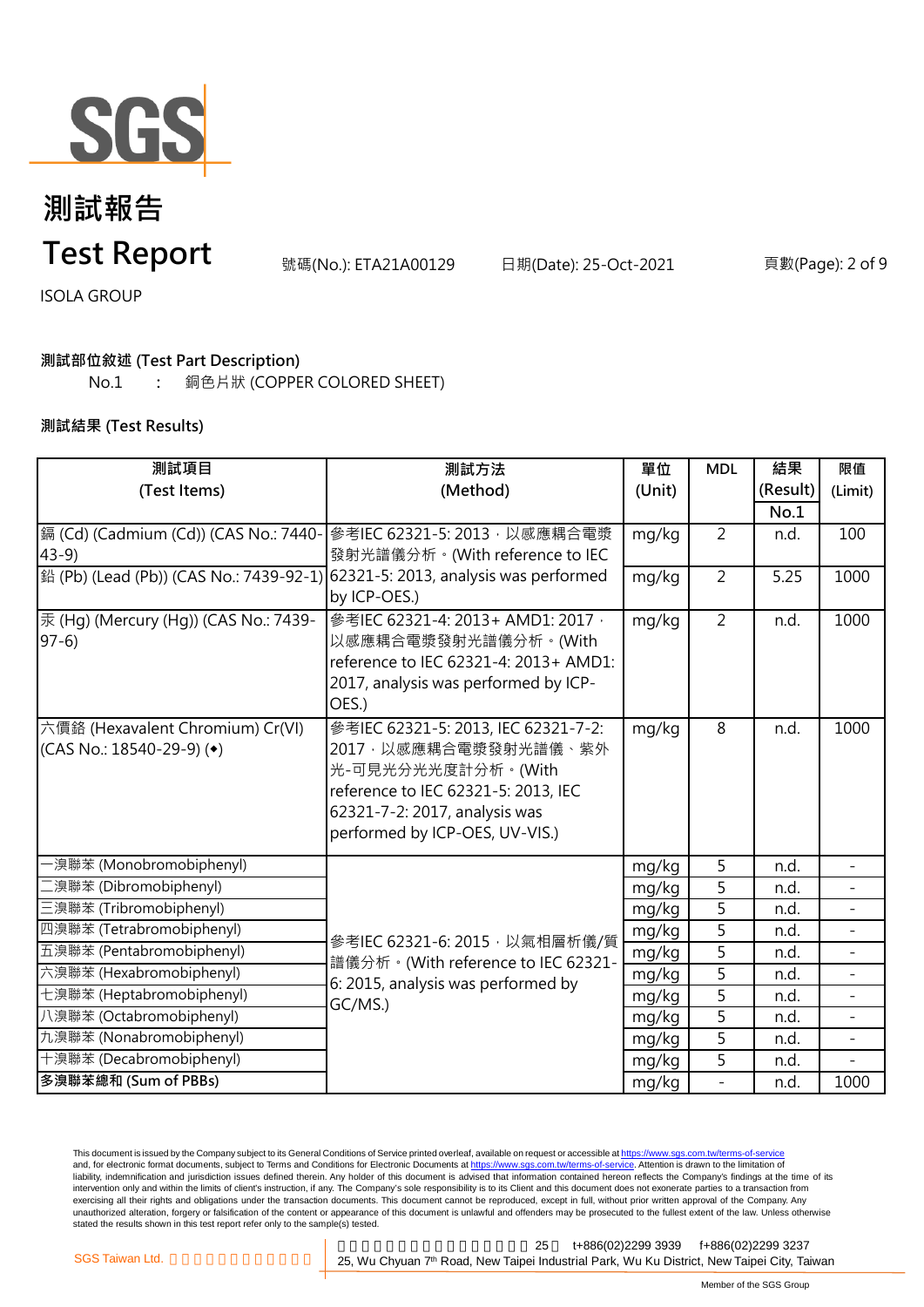

號碼(No.): ETA21A00129 日期(Date): 25-Oct-2021 頁數(Page): 3 of 9

ISOLA GROUP

| 測試項目                                  | 測試方法                                                                                                                 | 單位     | <b>MDL</b>     | 結果       | 限值                       |
|---------------------------------------|----------------------------------------------------------------------------------------------------------------------|--------|----------------|----------|--------------------------|
| (Test Items)                          | (Method)                                                                                                             | (Unit) |                | (Result) | (Limit)                  |
|                                       |                                                                                                                      |        |                | No.1     |                          |
| ·溴聯苯醚 (Monobromodiphenyl ether)       |                                                                                                                      | mg/kg  | 5              | n.d.     | $\overline{\phantom{a}}$ |
| [溴聯苯醚 (Dibromodiphenyl ether)         |                                                                                                                      | mg/kg  | 5              | n.d.     |                          |
| 三溴聯苯醚 (Tribromodiphenyl ether)        |                                                                                                                      | mg/kg  | 5              | n.d.     |                          |
| 四溴聯苯醚 (Tetrabromodiphenyl ether)      | 參考IEC 62321-6: 2015, 以氣相層析儀/質<br>譜儀分析。(With reference to IEC 62321-<br>6: 2015, analysis was performed by<br>GC/MS.) | mg/kg  | $\overline{5}$ | n.d.     |                          |
| 五溴聯苯醚 (Pentabromodiphenyl ether)      |                                                                                                                      | mg/kg  | 5              | n.d.     | $\equiv$                 |
| 六溴聯苯醚 (Hexabromodiphenyl ether)       |                                                                                                                      | mg/kg  | 5              | n.d.     |                          |
| 七溴聯苯醚 (Heptabromodiphenyl ether)      |                                                                                                                      | mg/kg  | $\overline{5}$ | n.d.     | $\blacksquare$           |
| 八溴聯苯醚 (Octabromodiphenyl ether)       |                                                                                                                      | mg/kg  | 5              | n.d.     |                          |
| 九溴聯苯醚 (Nonabromodiphenyl ether)       |                                                                                                                      | mg/kg  | 5              | n.d.     |                          |
| 十溴聯苯醚 (Decabromodiphenyl ether)       |                                                                                                                      | mg/kg  | $\overline{5}$ | n.d.     |                          |
| 多溴聯苯醚總和 (Sum of PBDEs)                |                                                                                                                      | mg/kg  | $\overline{a}$ | n.d.     | 1000                     |
| 鄰苯二甲酸丁苯甲酯 (BBP) (Butyl benzyl         |                                                                                                                      | mg/kg  | 50             | n.d.     | 1000                     |
| phthalate (BBP)) (CAS No.: 85-68-7)   |                                                                                                                      |        |                |          |                          |
| 鄰苯二甲酸二丁酯 (DBP) (Dibutyl               |                                                                                                                      | mg/kg  | 50             | n.d.     | 1000                     |
| phthalate (DBP)) (CAS No.: 84-74-2)   |                                                                                                                      |        |                |          |                          |
| 鄰苯二甲酸二(2-乙基己基)酯 (DEHP) (Di-           |                                                                                                                      | mg/kg  | 50             | n.d.     | 1000                     |
| (2-ethylhexyl) phthalate (DEHP)) (CAS |                                                                                                                      |        |                |          |                          |
| No.: 117-81-7)                        | 參考IEC 62321-8: 2017, 以氣相層析儀/質                                                                                        |        |                |          |                          |
| 鄰苯二甲酸二異丁酯 (DIBP) (Diisobutyl          | 譜儀分析。(With reference to IEC 62321-                                                                                   | mg/kg  | 50             | n.d.     | 1000                     |
| phthalate (DIBP)) (CAS No.: 84-69-5)  | 8: 2017, analysis was performed by                                                                                   |        |                |          |                          |
| 鄰苯二甲酸二異癸酯 (DIDP) (Diisodecyl          | GC/MS.)                                                                                                              | mg/kg  | 50             | n.d.     |                          |
| phthalate (DIDP)) (CAS No.: 26761-40- |                                                                                                                      |        |                |          |                          |
| $0,68515-49-1)$                       |                                                                                                                      |        |                |          |                          |
| 鄰苯二甲酸二異壬酯 (DINP) (Diisononyl          |                                                                                                                      | mg/kg  | 50             | n.d.     |                          |
| phthalate (DINP)) (CAS No.: 28553-12- |                                                                                                                      |        |                |          |                          |
| $0,68515 - 48 - 0$                    |                                                                                                                      |        |                |          |                          |
| 鄰苯二甲酸二正辛酯 (DNOP) (Di-n-octyl          |                                                                                                                      | mg/kg  | 50             | n.d.     |                          |
| phthalate (DNOP)) (CAS No.: 117-84-0) |                                                                                                                      |        |                |          |                          |

This document is issued by the Company subject to its General Conditions of Service printed overleaf, available on request or accessible at <u>https://www.sgs.com.tw/terms-of-service</u><br>and, for electronic format documents, su liability, indemnification and jurisdiction issues defined therein. Any holder of this document is advised that information contained hereon reflects the Company's findings at the time of its liability, indemnification and intervention only and within the limits of client's instruction, if any. The Company's sole responsibility is to its Client and this document does not exonerate parties to a transaction from exercising all their rights and obligations under the transaction documents. This document cannot be reproduced, except in full, without prior written approval of the Company. Any<br>unauthorized alteration, forgery or falsif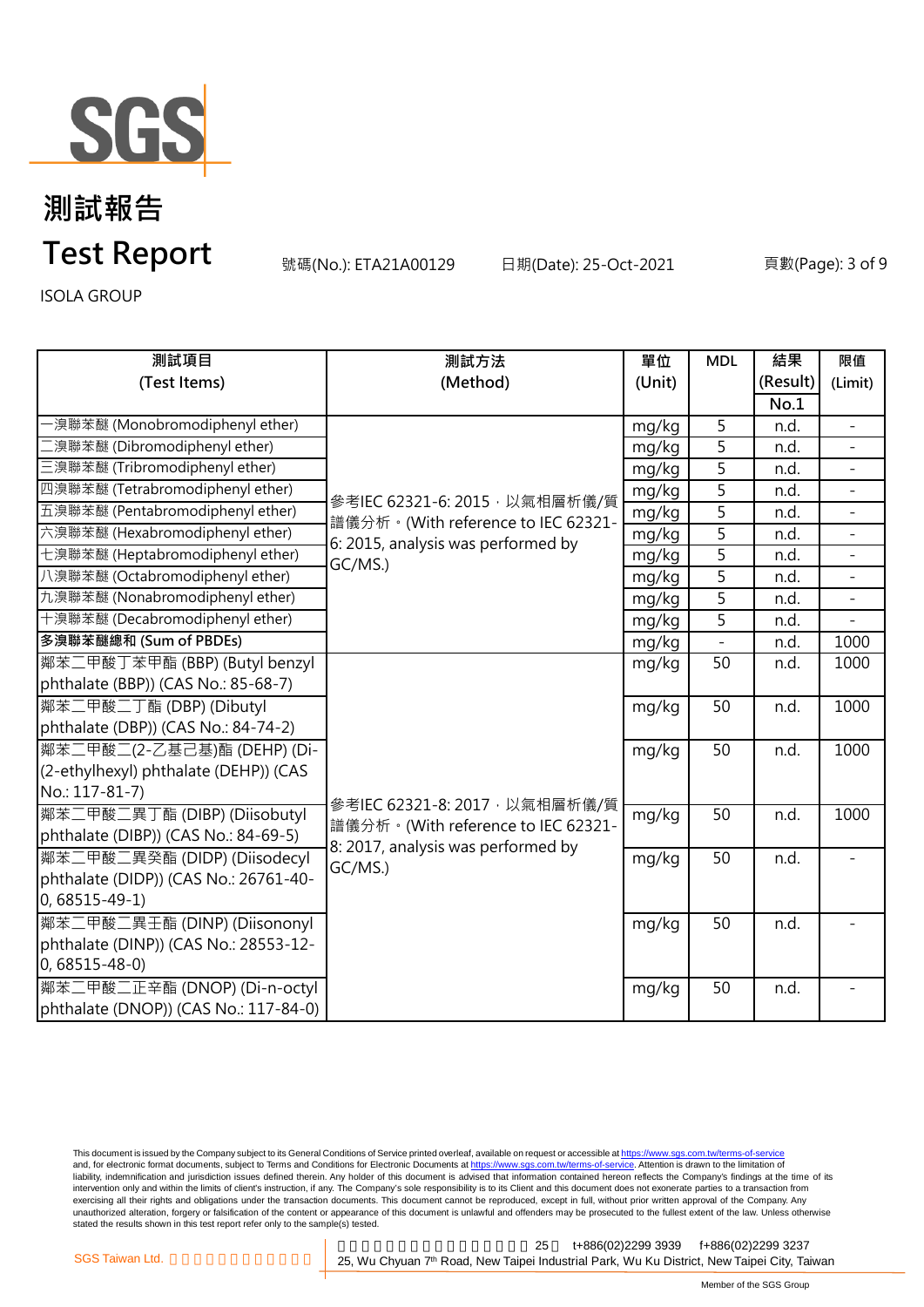

## **測試報告**

### **Test Report**

號碼(No.): ETA21A00129 日期(Date): 25-Oct-2021 頁數(Page): 4 of 9

ISOLA GROUP

| 測試項目                                                                                                                                                                                                                                                                                            | 測試方法                                                                                                             | 單位     | <b>MDL</b> | 結果       | 限值      |
|-------------------------------------------------------------------------------------------------------------------------------------------------------------------------------------------------------------------------------------------------------------------------------------------------|------------------------------------------------------------------------------------------------------------------|--------|------------|----------|---------|
| (Test Items)                                                                                                                                                                                                                                                                                    | (Method)                                                                                                         | (Unit) |            | (Result) | (Limit) |
|                                                                                                                                                                                                                                                                                                 |                                                                                                                  |        |            | No.1     |         |
| 六溴環十二烷及所有主要被辨別出的異構<br><sup> </sup> 物(HBCDD) (α- HBCDD, β- HBCDD, γ-<br>HBCDD) (Hexabromocyclododecane<br>(HBCDD) and all major<br>diastereoisomers identified ( $\alpha$ - HBCDD,<br>$\beta$ - HBCDD, γ- HBCDD)) (CAS No.:<br>25637-99-4, 3194-55-6 (134237-51-7,<br>134237-50-6, 134237-52-8)) | 參考IEC 62321: 2008, 以氣相層析儀/質譜<br> 儀分析。(With reference to IEC 62321:<br>2008, analysis was performed by<br>GC/MS.) | mg/kg  | 5.         | n.d.     |         |

#### **備註(Note):**

- 1. mg/kg = ppm;0.1wt% = 1000ppm
- 2. MDL = Method Detection Limit (方法偵測極限值)
- 3. n.d. = Not Detected (未檢出) ; 小於MDL / Less than MDL
- 4. "-" = Not Regulated (無規格值)
- 5.  $(•):$

若鉻含量小於六價鉻之方法偵測極限值,則六價鉻為n.d.,不須再測試六價鉻。

The result of Cr(VI) is "n.d." as the result of Chromium (Cr) is less than the MDL of Cr(VI), and confirmation test of Cr(VI) is not required.

若鉻含量未小於六價鉻之方法偵測極限值,需進行六價鉻測試。

If the Chromium (Cr) content is not less than the MDL of Cr(VI), confirmation test of Cr(VI) is required.

6. 符合性結果之判定係以測試結果與限值做比較。(The statement of compliance conformity is based on comparison of testing results and limits.)

This document is issued by the Company subject to its General Conditions of Service printed overleaf, available on request or accessible at https://www.sgs.com.tw/terms-of-service and, for electronic format documents, subject to Terms and Conditions for Electronic Documents at https://www.sgs.com.tw/terms-of-service. Attention is drawn to the limitation of liability, indemnification and jurisdiction issues defined therein. Any holder of this document is advised that information contained hereon reflects the Company's findings at the time of its intervention only and within the limits of client's instruction, if any. The Company's sole responsibility is to its Client and this document does not exonerate parties to a transaction from exercising all their rights and obligations under the transaction documents. This document cannot be reproduced, except in full, without prior written approval of the Company. Any<br>unauthorized alteration, forgery or falsif stated the results shown in this test report refer only to the sample(s) tested.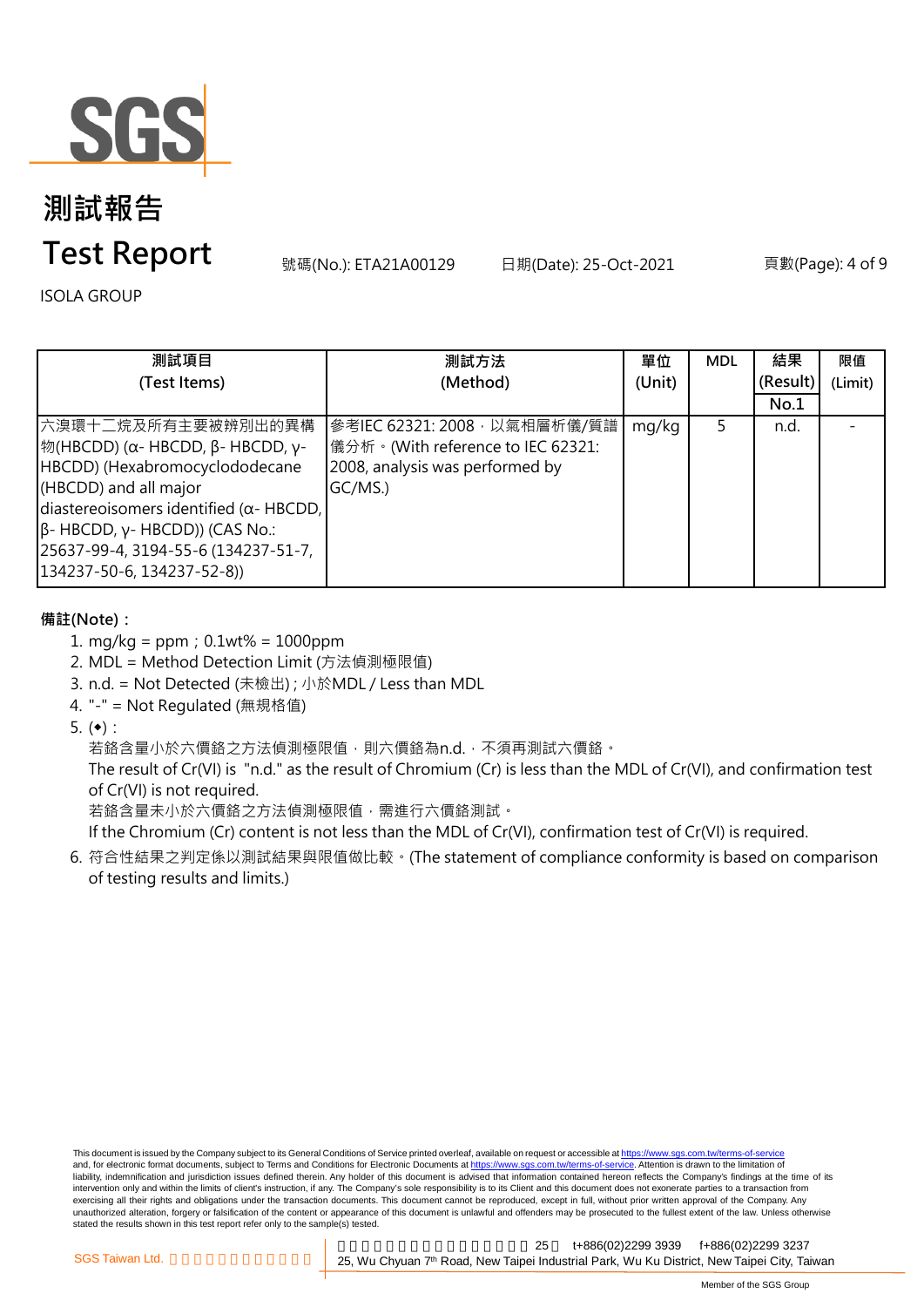

號碼(No.): ETA21A00129 日期(Date): 25-Oct-2021 頁數(Page): 5 of 9

ISOLA GROUP

#### **重金屬流程圖 / Analytical flow chart of Heavy Metal**

根據以下的流程圖之條件,樣品已完全溶解。(六價鉻測試方法除外)

These samples were dissolved totally by pre-conditioning method according to below flow chart.



This document is issued by the Company subject to its General Conditions of Service printed overleaf, available on request or accessible at https://www.sgs.com.tw/terms-of-service and, for electronic format documents, subject to Terms and Conditions for Electronic Documents at https://www.sgs.com.tw/terms-of-service. Attention is drawn to the limitation of liability, indemnification and jurisdiction issues defined therein. Any holder of this document is advised that information contained hereon reflects the Company's findings at the time of its intervention only and within the limits of client's instruction, if any. The Company's sole responsibility is to its Client and this document does not exonerate parties to a transaction from exercising all their rights and obligations under the transaction documents. This document cannot be reproduced, except in full, without prior written approval of the Company. Any<br>unauthorized alteration, forgery or falsif stated the results shown in this test report refer only to the sample(s) tested.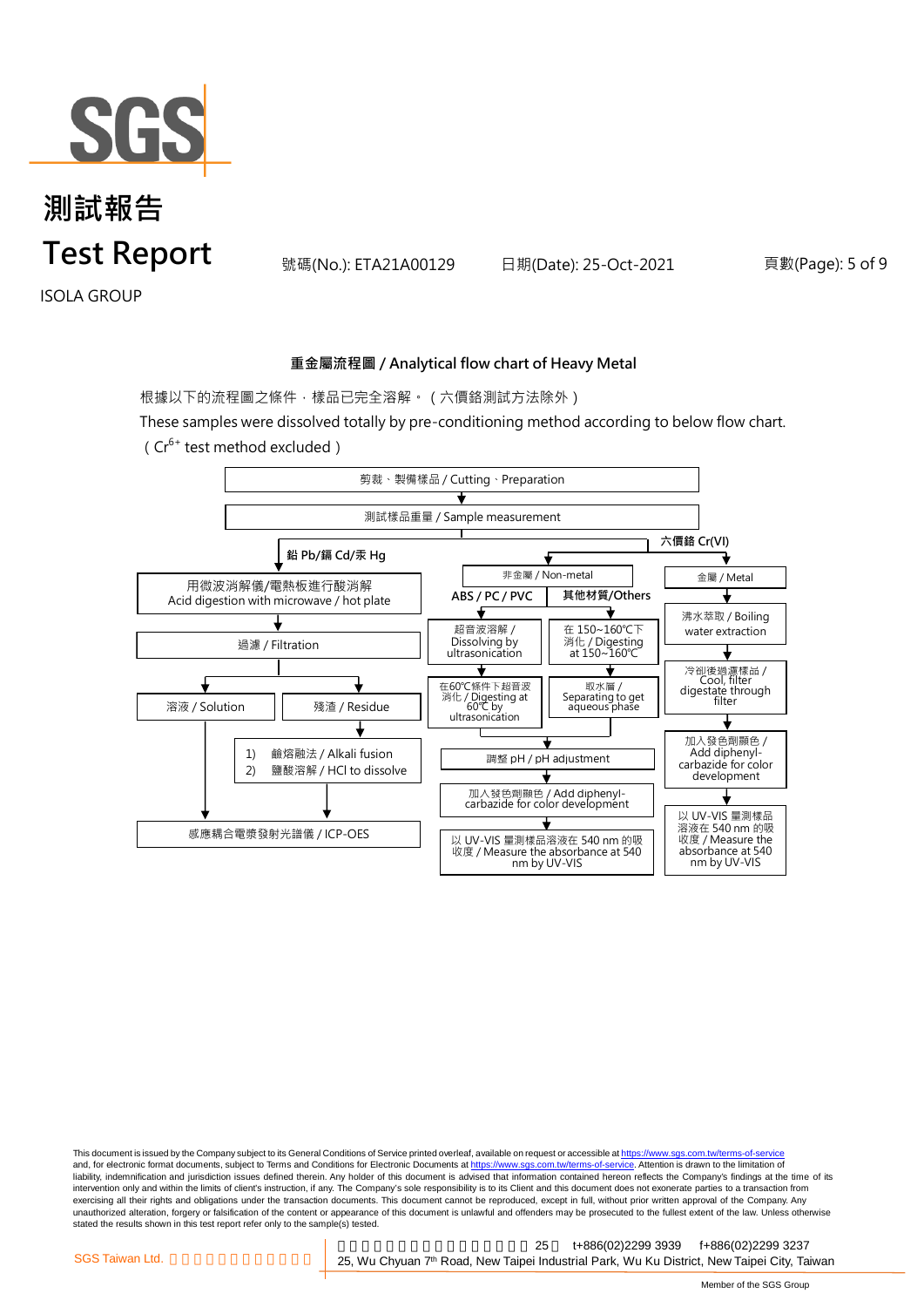

號碼(No.): ETA21A00129 日期(Date): 25-Oct-2021 頁數(Page): 6 of 9

ISOLA GROUP

#### **多溴聯苯/多溴聯苯醚分析流程圖 / Analytical flow chart - PBBs/PBDEs**



This document is issued by the Company subject to its General Conditions of Service printed overleaf, available on request or accessible at <u>https://www.sgs.com.tw/terms-of-service</u><br>and, for electronic format documents, su liability, indemnification and jurisdiction issues defined therein. Any holder of this document is advised that information contained hereon reflects the Company's findings at the time of its intervention only and within the limits of client's instruction, if any. The Company's sole responsibility is to its Client and this document does not exonerate parties to a transaction from exercising all their rights and obligations under the transaction documents. This document cannot be reproduced, except in full, without prior written approval of the Company. Any<br>unauthorized alteration, forgery or falsif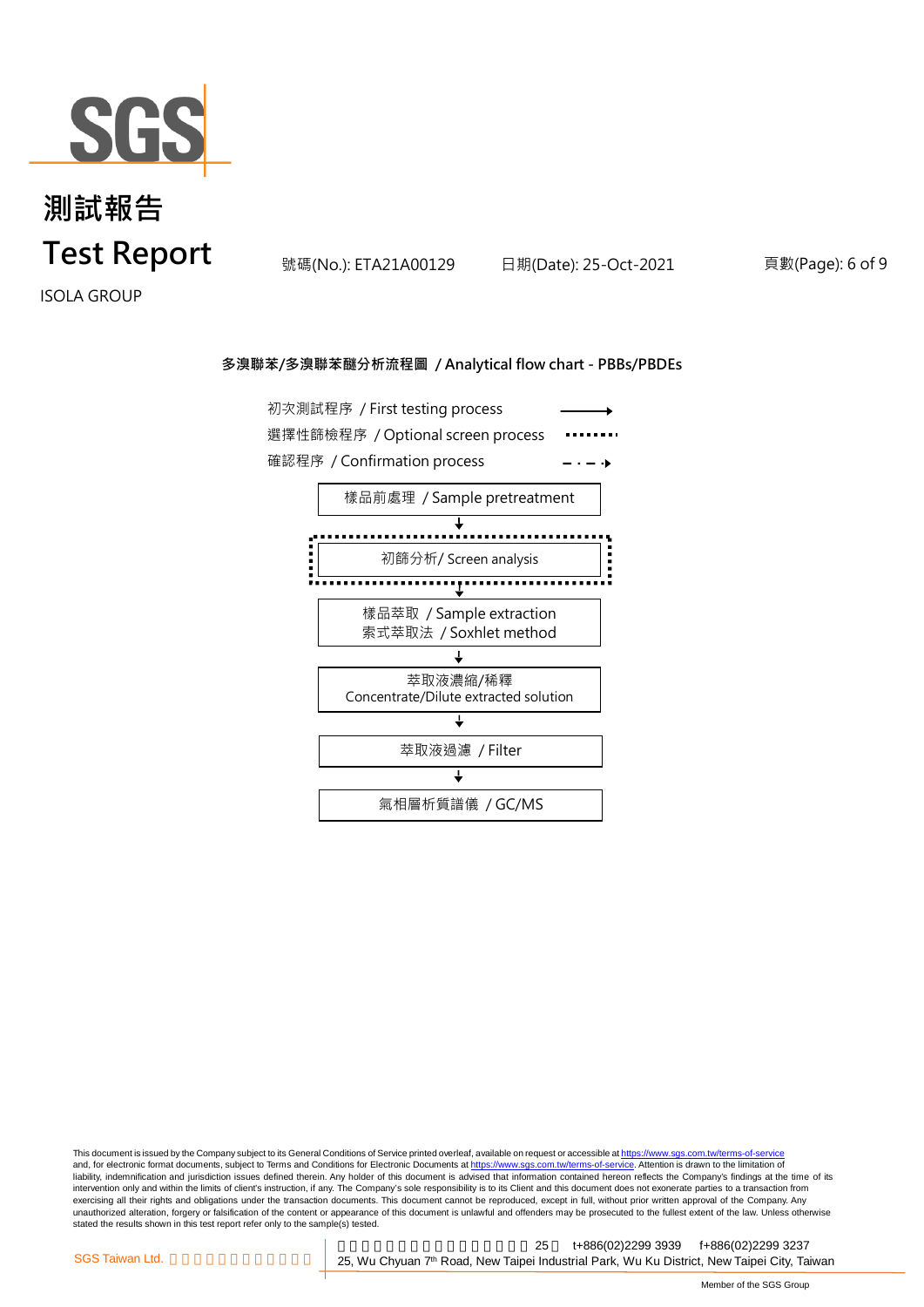

號碼(No.): ETA21A00129 日期(Date): 25-Oct-2021 頁數(Page): 7 of 9

ISOLA GROUP

#### **可塑劑分析流程圖 / Analytical flow chart - Phthalate**

**【測試方法/Test method: IEC 62321-8】**



This document is issued by the Company subject to its General Conditions of Service printed overleaf, available on request or accessible at <u>https://www.sgs.com.tw/terms-of-service</u><br>and, for electronic format documents, su liability, indemnification and jurisdiction issues defined therein. Any holder of this document is advised that information contained hereon reflects the Company's findings at the time of its intervention only and within the limits of client's instruction, if any. The Company's sole responsibility is to its Client and this document does not exonerate parties to a transaction from exercising all their rights and obligations under the transaction documents. This document cannot be reproduced, except in full, without prior written approval of the Company. Any<br>unauthorized alteration, forgery or falsif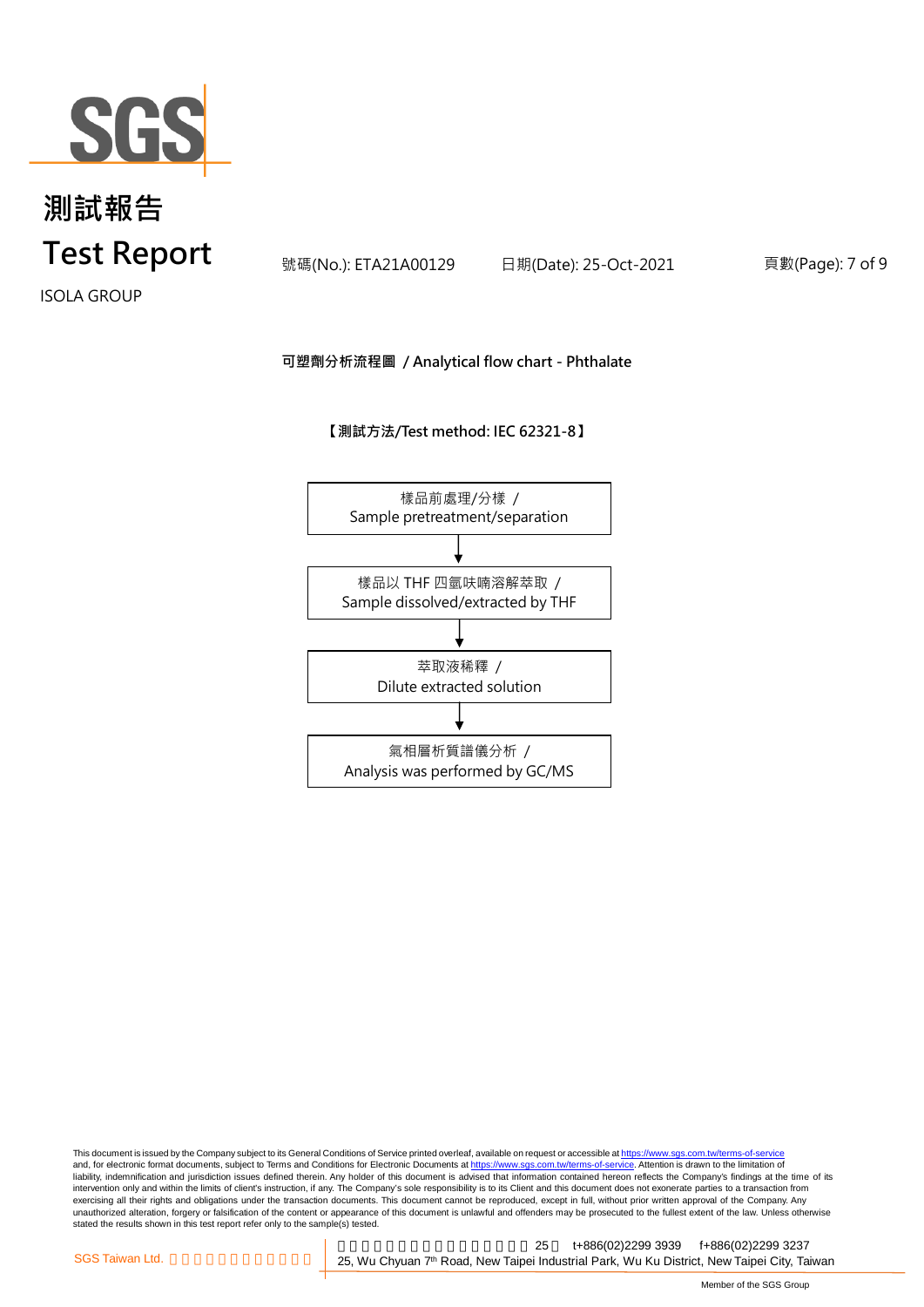

號碼(No.): ETA21A00129 日期(Date): 25-Oct-2021 頁數(Page): 8 of 9

ISOLA GROUP

#### **六溴環十二烷分析流程圖 / Analytical flow chart - HBCDD**



This document is issued by the Company subject to its General Conditions of Service printed overleaf, available on request or accessible at <u>https://www.sgs.com.tw/terms-of-service</u><br>and, for electronic format documents, su liability, indemnification and jurisdiction issues defined therein. Any holder of this document is advised that information contained hereon reflects the Company's findings at the time of its liability, indemnification and intervention only and within the limits of client's instruction, if any. The Company's sole responsibility is to its Client and this document does not exonerate parties to a transaction from exercising all their rights and obligations under the transaction documents. This document cannot be reproduced, except in full, without prior written approval of the Company. Any<br>unauthorized alteration, forgery or falsif